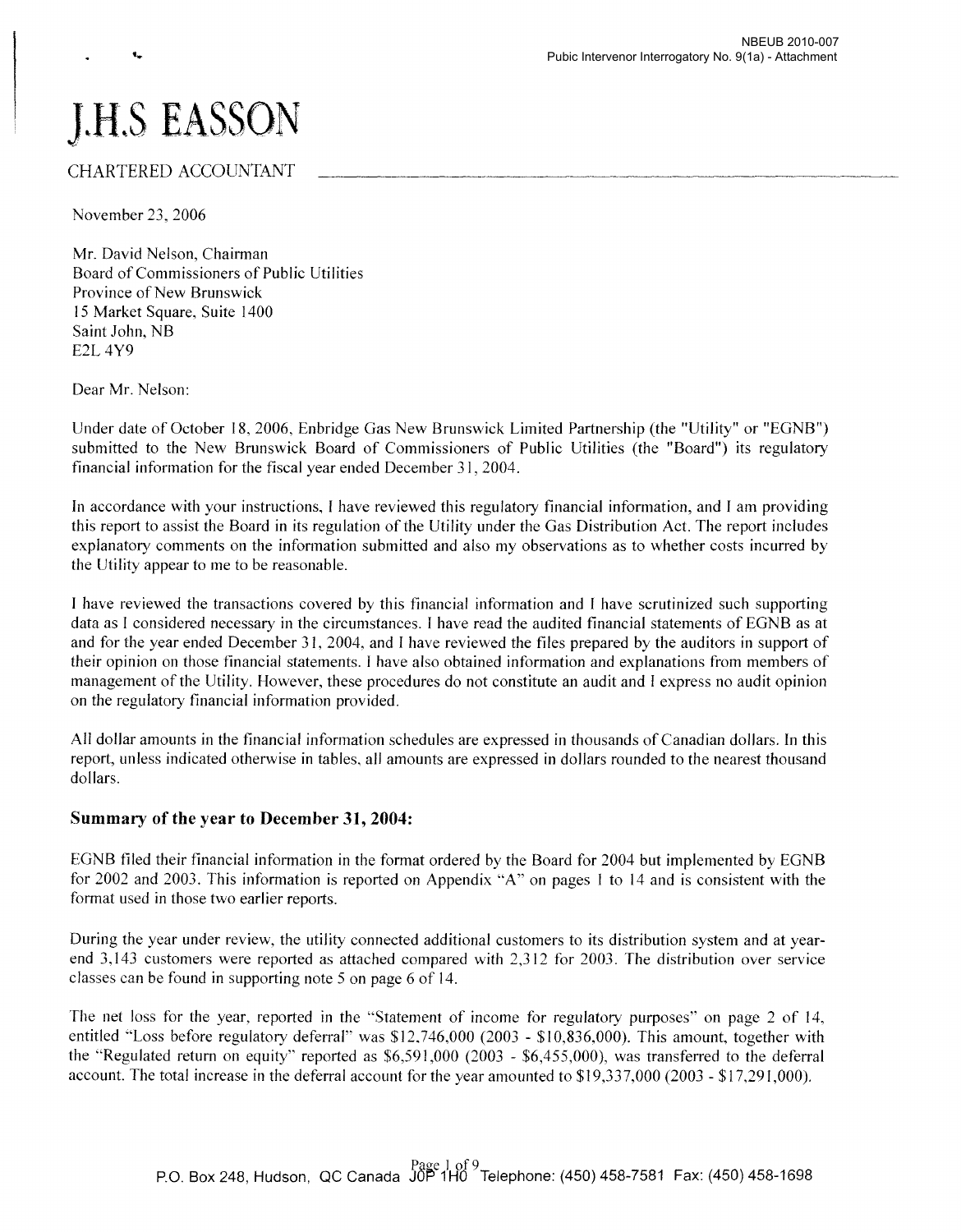At December 31, 2004, EGNB has reported the balance of its regulatory deferral as \$61,133,000 (Appendix A, page 2 of 14).

## I refer you to my comments on page 7 of this report, under the heading "Regulatory deferral", where I indicate my opinion that this amount is overstated by \$486,000.

During 2004, management continued its strategy of informing the public of the advantages of natural gas to encourage additional customer connections. This again involved a program including media advertising and incentives to consumers which cost in excess of  $$4,000,000 (2003 - $5,000,000)$ .

The following paragraphs summarize my observations based upon my review of the regulatory financial information prepared by management of EGNB.

## Statement of Income for Regulatory Purposes:

(Appendix A, page 2 of 14)

I have the following observations on significant items included in the statement:

## 1 Revenues:

Total revenues for the year were \$4,727,000 (2003 - \$2,749,000) an increase of\$I,978,000. This result was achieved principally as a result of the additional connections in 2004.

The Board will note the amount of \$28 1,000 (2003 - \$102,000) recorded as "Allowance for Funds Used During Construction" ("AFUDC").

The income from investments of \$153,000 (2003 - \$92,000) is related to the short-term investment included in regulatory rate base assets.

The caption "Installation services" accumulates the sales and costs related to customer services such as sales and installation of appliances. I reviewed these accounts with management and noted no items that were unreasonable

## 2 Operating and maintenance expenses:

The departmental detail of operating and maintenance expenses is included in Note 6 on page 8 of 14.

Total operating and maintenance expenses for the year amounted to \$15,575,000 (2003 - \$14,054,000). Of this amount, costs of  $$11,395,000$  (2003 -  $$11,184,000$ ) were capitalized as property, plant and equipment and development O&M capitalized costs.

As indicated in my report dated October 13, 2006, covering the updated financial information for the financial years 2002 and 2003, certain overhead expenses are now classified as "Development O&M capitalized costs" rather than "Property, plant and equipment". This matter is referred to under the heading "Revised financial results for 2002 and 2003" which includes a decription of the methodology used to allocate overhead costs over the two categories. This change complies with a Board order of September 2, 2005.

The methodology used in 2004 for allocating these costs is consistent with prior years and the calculation of the allocated amounts was verified and found to be reasonable.

The remaining \$4,180,000 (2003 - \$2,870,000) appears in the statement of income as "Operating and maintenance expenses".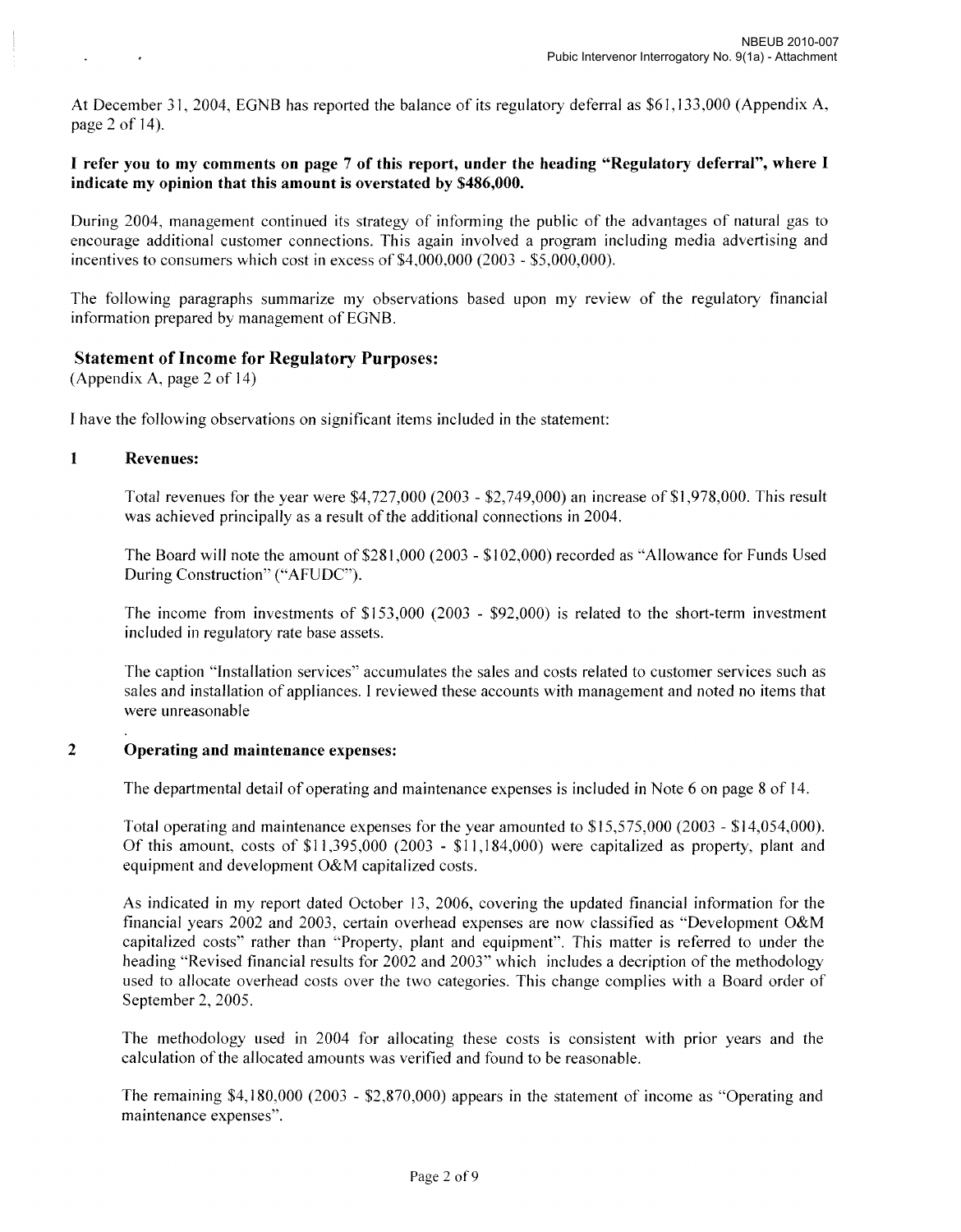Operating and maintenance expenses were discussed extensively with management and supporting evidence was reviewed where I considered it to be necessary. Based upon this review, no items were noted that were unusual or unreasonable from a regulatory point of view.

#### 3 Deemed capital taxes:

 $\rightarrow$ 

 $\ddot{\phantom{a}}$ 

Deemed capital taxes represent taxes that would have been paid had the partnership been a corporation at December 31,2004. The deemed taxes amount to \$676,000 (2003 - \$588,000).

The taxes are calculated on the basis of the capital for regulatory purposes using the combined Federal and New Brunswick large corporation tax rate of 0.525%.

The calculation of deemed capital taxes for 2004, detailed in note 7, on page 9 of 14, is correct consistent with the amounts reported..

It should be noted that the accumulated deemed taxes payable at December 31, 2004 amounts to \$1,965,000. This amount should be disclosed as an accrued liability for regulatory purposes on the balance sheet (page 1 of 14) at that date, as the expense recorded annually is the result of a regulatory adjustment. Since the utility is a registered limited partnership, capital taxes will never be assessed or paid.

## 4 Amortization of property, plant and equipment:

I reviewed the schedules supporting the continuity of property, plant and equipment, and amortization thereof, and found them to be consistent with the accounting records of EGNB.

The utility charges a full year's amortization on assets in service on January I and a half year's amortization on additions recorded during the year. This methodology has been approved by the Board.

The total charge for amortization is \$2,545,000 (2003 - \$1,558,000. I recalculated the charge for the year and found it to be reasonable.

The utility used the rates of amortization approved by the Board.

## 5 Municipal and other taxes:

The Utility is assessed taxes by the municipalities it serves based upon the dimensions and length of pipe installed. The assessments amounted to \$482,000 (2003 - \$374,000).

I reviewed detailed schedules supporting the amounts expensed and found them to be accurately prepared.

#### 6 Interest expense:

The total of interest expense claimed by EGNB amounts to \$6,526,000 (2003 - \$4,139,000) and is detailed in note 8 on page 10 of 14.

I would draw the Board's attention to the following comments:

a) As indicated in my report of October 13, 2006, during my review in Fredericton I agreed with the regulatory accounting personnel that the methodology, for calculating allowed interest on long-term debt and equity return on rate base assets, would be based upon average monthly balances. The supporting worksheets provided to me recently show that the calculations have now been changed by using annual average balances.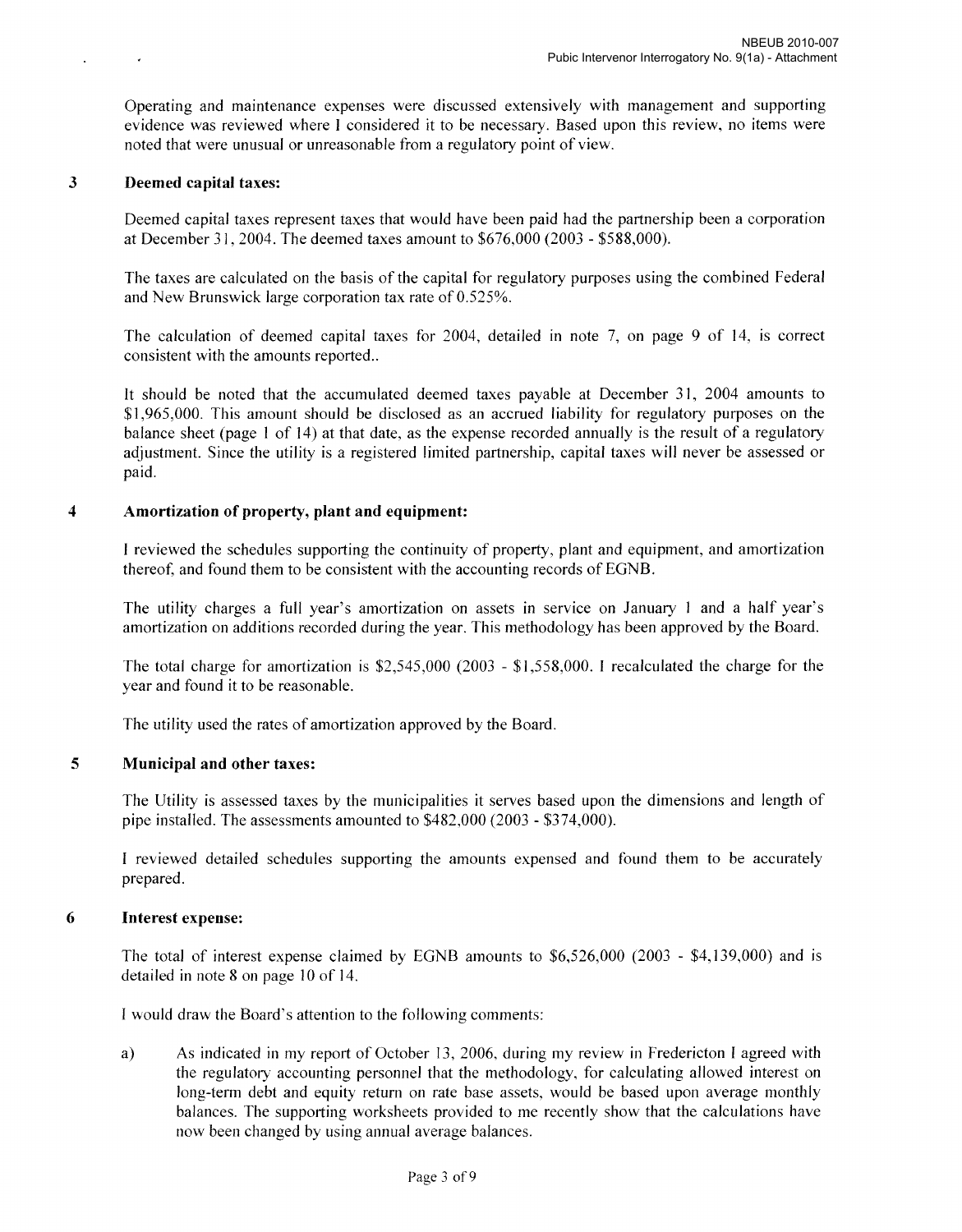b) In addition, in calculating the average monthly balance of the deferral account it is necessary to allocate the operating losses on a monthly basis. The basis of this allocation is the estimated occurrence of monthly results converted into percentages, which were also agreed upon with regulatory accounting personnel.

The supporting worksheets provided to me recently show that the monthly percentages have all been changed from the agreed-upon basis. I have received no notification of these changes and have received no supporting evidence to support the changes in percentages.

## I recommend to the Board that EGNB should be directed to recalculate allowable interest and return on equity on the basis of the agreed-upon methodology and percentages.

c) I would also draw the Board's attention to the comments in my report of October 13, 2006 under the heading "Additional interest and equity charges based upon CWIP". In that report, I recommended to the Board that the additional charges should be disallowed for the reasons specified.

In 2004, EGNB has used the same approach and the additional charge for interest amounts to  $$131,000$  (see "AIDC" in note 8 on page 10 of 14).

## I again recommend to the Board that the additional charge of \$131,000 be disallowed and that EGNB should be ordered to remove it when re-filing its financial results for 2004.

#### 7 Amortization of deferred development costs:

 $\mathcal{L}$ 

Total amortization of deferred development costs of \$2,968,000 (2003 - \$3,141,000) includes amortization of deferred charges and deferred carrying costs and the franchise fee, together with amortization of the O&M capitalized development costs.

Deferred charges and the related carrying costs were accumulated to March 31, 2001 and are being amortized over five years from April 1, 2001, as directed by the Board.

The franchise fee is being amortized on a straight-line basis of \$75,000 per annum over its life of twenty years as approved by the Board.

The O&M capitalized development costs are being amortized at an annual rate of 2.43% until the end of the development period, as directed by the Board.

I reviewed the detailed schedules supporting the amortization of deferred charges and found the calculations to be accurate.

#### 8 Regulatory return on equity:

The regulated return on equity is reported as \$6,591,000 (2003 - \$6,455,000).

This caption represents the return on rate base assets computed using the equity portion of the debt to equity ratio at the approved rate of return on equity of 13%.

This item simply represents a regulatory accounting entry which is credited to income and debited to the deferral account.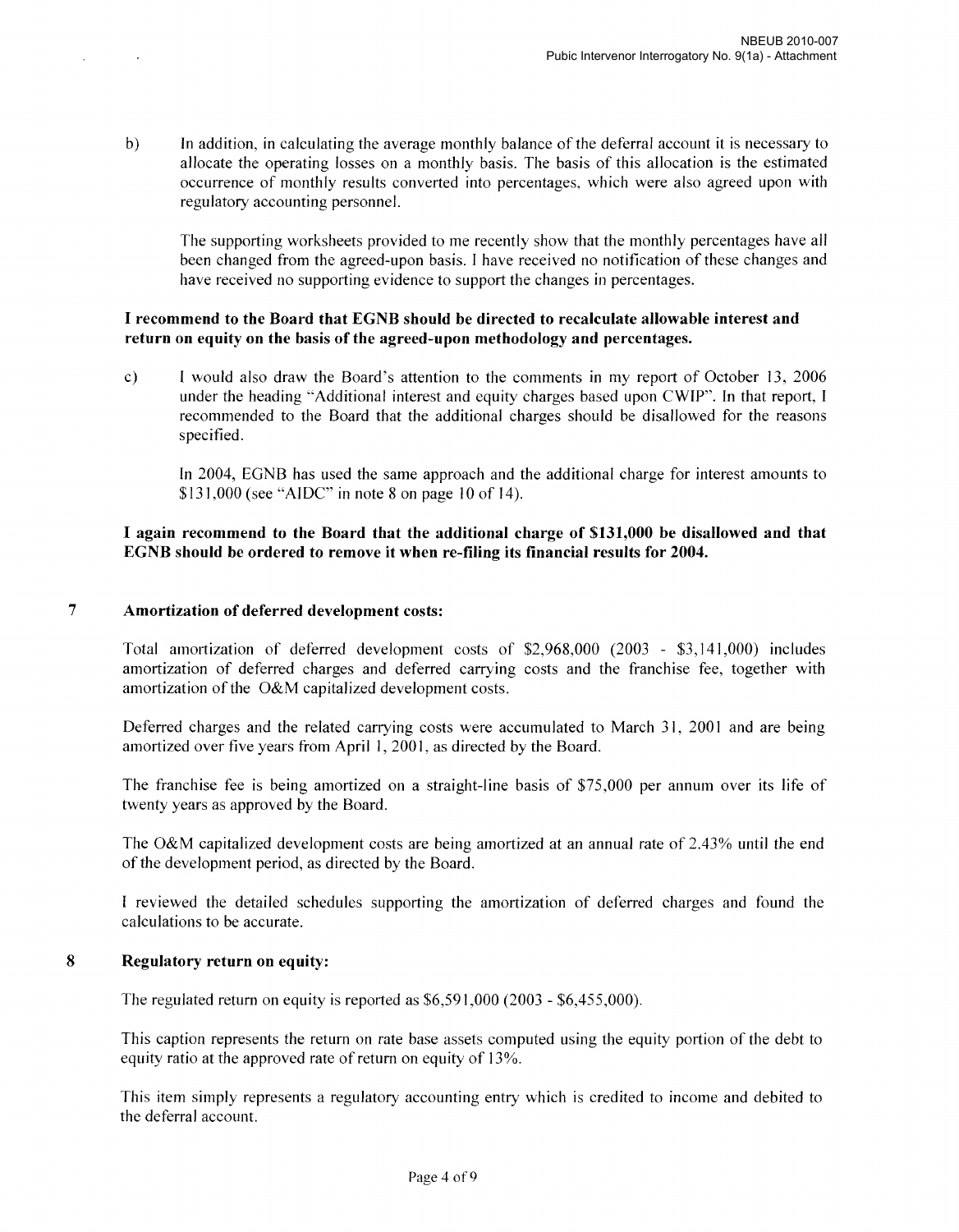I would refer the Board to my comments under sections 6 a) and c) above which apply equally to return on equity.

The allowable return on rate base should be recalculated using average monthly balances.

Also, an additional charge for return on equity has been made which amounts to \$151,000 (see "AEDC" in note 9 on page 10 of 14). This amount should be disallowed.

#### 9 Regulatory deferral:

This item represents the total increase in the deferral account for the year. It is composed of the following items, which are explained above:

|                                    | 2004         | 2003         |
|------------------------------------|--------------|--------------|
| Loss for the year                  | \$12,746,000 | \$10,836,000 |
| Equity return on rate base assets  | 6,591,000    | 6,455,000    |
| Total increase in deferral account | \$19,337,000 | \$17,291,000 |

# Balance Sheet for Regulatory Purposes:

(Appendix A, page I of 14)

The balance sheet is divided into "Regulated" and "Unregulated" assets and liabilities. The regulated assets should equal the total of rate base assets at the end of the financial year. However, in this presentation, the heading "Property, plant and equipment" includes construction work-in-progress amounting to \$70,000 (2003 -\$2,001,000). "Construction work-in-progress" or "CWIP" represents the accumulated cost of assets which are not in service and, therefore, are not considered to be rate base assets and should be removed.

#### 10 Property, plant and equipment:

Property, plant and equipment represents the largest single component of rate base with a closing net book value of \$74,276,000 (2003 - \$56,846,000).

The detail of cost and accumulated depreciation of property, plant and equipment, by asset class, is disclosed in note 1 on page 3 of 14.

I reviewed the detailed schedules supporting the continuity of property, plant and equipment, and amortization thereof, and found them to be consistent with the accounting records of EGNB.

I relied upon the work carried out by the external auditors in verifying the amounts recorded as additions to property, plant and equipment, including the calculations of capitalized expenses and AFUDC.

As stated earlier, in 2004, capitalized expenses amount to \$4,923,000 (2003 - \$4.214,000), and AFUDC amounts to \$281,000 (2003 - \$102,000).

As discussed in my updated report for 2002 and 2003, dated October 13, 2006, operating and maintenance expenses are now segregated between those directly attributable to the construction or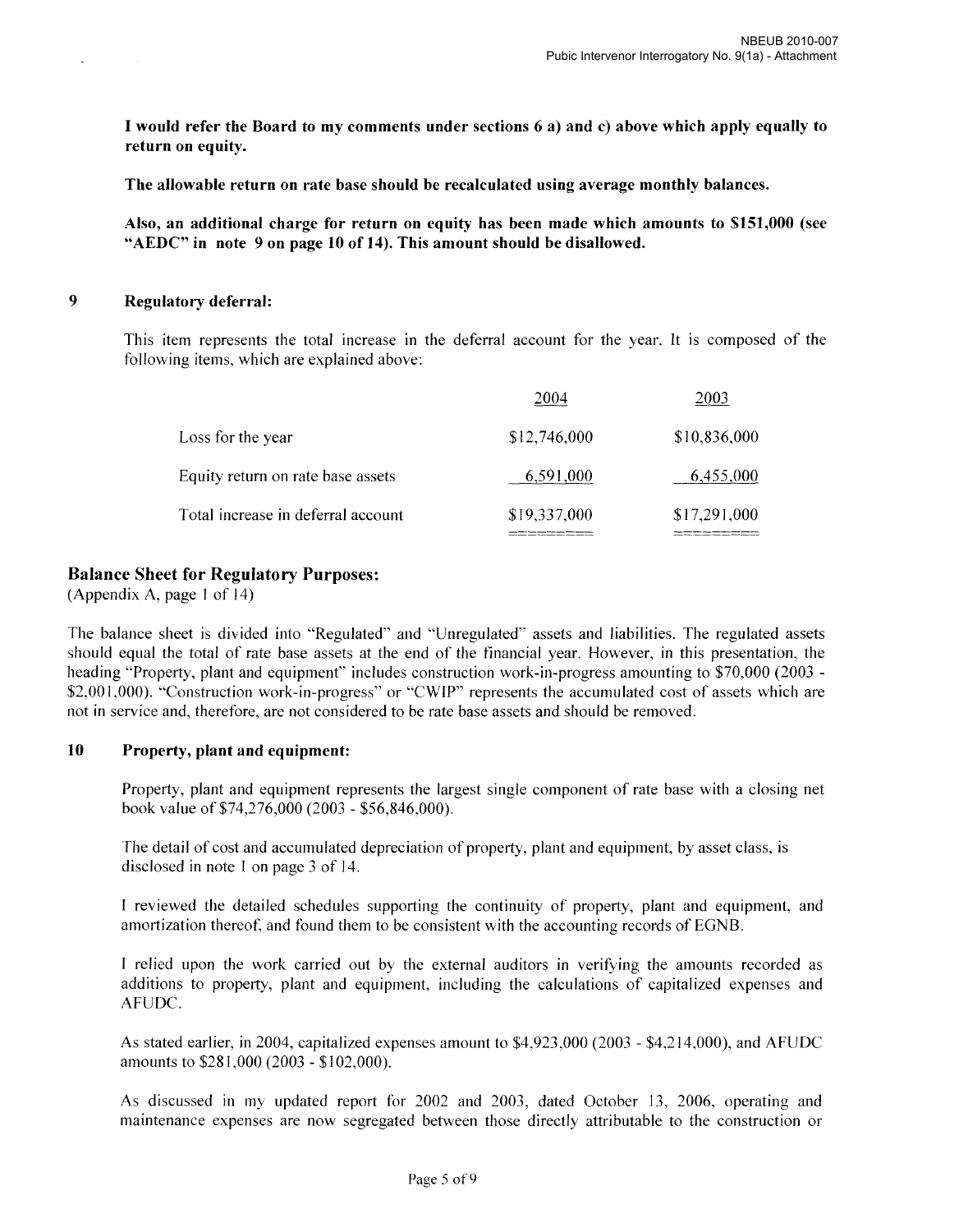acquisition of property, plant and equipment, those related to development of the gas industry in New Brunswick ("Development O&M Capitalized Costs") and, finally, those which are purely overhead expenses of the business.

I refer you to that report for a detailed description of the methodology now used to allocate overhead and maintenance expenses over those three categories. This methodology was applied in 2004 in a manner consistent with the two previous years.

I reviewed departmental expenses to determine if they were reasonable in amount and nature for eventual recovery from future rates and I noted no items which should be excluded.

I examined the detailed calculations made by the Utility and found them to be accurate in accordance with the methodology employed and am satisfied that the costs capitalized as property, plant and equipment are reasonable.

#### **11 Deferred development** costs:

 $\sim$ 

 $\ddot{\phantom{1}}$ 

Deferred development costs are detailed in note 2 on page 4 of 14. The total original cost of \$16,029,000 represents costs incurred prior to the commencement of operations on April 1,2001.

They include the franchise fee of \$1,500,000 paid to the Government of the Province of New Brunswick upon the awarding of the General Franchise to Enbridge Inc. on August 31, 1999. The franchise is for a twenty-year renewable term.

The Board approved of the amortization of the franchise fee over the initial term of the General Franchise Agreement of twenty years. The amortization recorded in the year of \$75,000 is for twelve months on a straight-line basis, consistent with the preceding year.

The remaining deferred development costs and deferred carrying costs are being amortized over five years and will be fully amortized at March 31, 2006.

## **12 Regulatory deferral:**

The Board has approved the use of a deferral account to record the difference between the utility's actual revenues and its regulated cost of service.

The amounts recorded in the deferral account are to be deferred until the end of the "Development Period".

The continuity of the deferral account reported for the year ended December 31, 2004, is as follows:

| Balance as reported at December 31, 2003       |              | \$41,796,000 |
|------------------------------------------------|--------------|--------------|
| Increase during the year:<br>Loss for the year | \$12,746,000 |              |
| Regulatory return on equity                    | 6,591,000    |              |
| Total increase                                 |              | 19,337,000   |
| Balance as reported at December 31, 2004       |              | \$61,133,000 |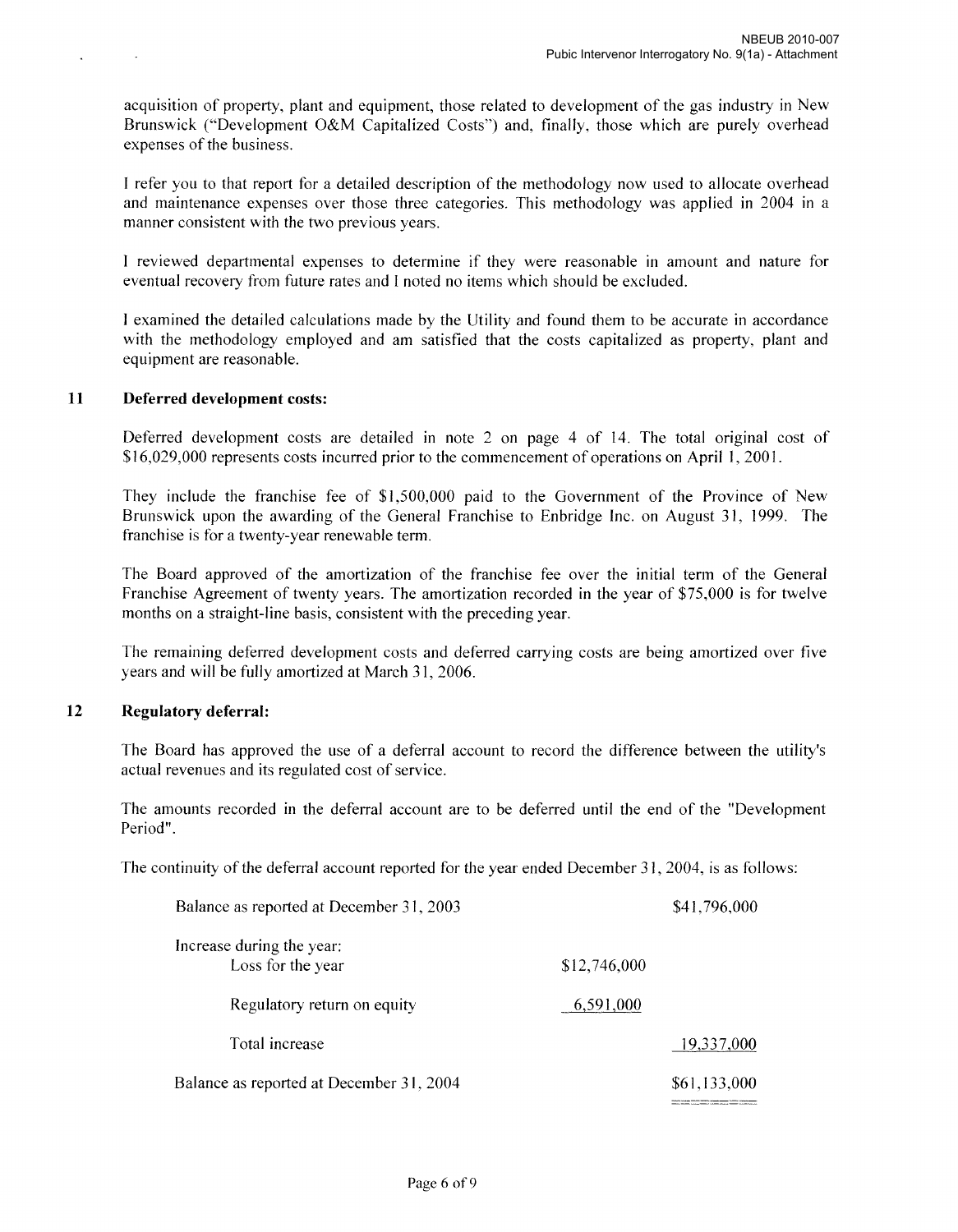Under items 6 "Interest expense" and 8 "Regulatory return on equity" above I have indicated that EGNB has claimed additional charges for interest and return on equity which I recommend to the Board should be disallowed. The overstatement of these items results in an overstatement of the deferral account.

Together with the charges reported for previous years I compute the combined accumulated overstatement to be \$486,000 summarized as follows:

| Year | "AIDC"    | "AEDC"    |
|------|-----------|-----------|
| 2002 | \$64,000  | \$38,000  |
| 2003 | 38,000    | 64,000    |
| 2004 | 131,000   | 151,000   |
|      | \$233,000 | \$253,000 |
|      |           |           |

Reversal of these charges will also necessitate recalculating the monthly average balances of the deferral account, which, in tum, will further reduce the allowable interest expense and the equity return on rate base.

#### 13 Short-term investments:

 $\sim$ 

A Firm Services Agreement ("FSA") was entered into with M&NP in connection with the construction of two lateral pipelines and seven substations. By entering into the contract, EGNB avoided payment of a contribution in-aid to-contract of an estimated \$12,000,000.

A condition of the FSA is that EGNB provide a deposit of approximately \$3,000,000 equivalent to approximately 12 months reservation charges on the M&NP pipeline. The deposit is required to comply with the M&NP credit requirements. At December 31, 2004, the deposit amounted to \$3,171,000 (2003 - \$3,104,000).

As the deposit is required to carry out regulatory business, it represents an acceptable asset to be included in rate base.

It should be noted that for the period to December 31, 2004, interest earned on this deposit in the amount of \$153,000 (2003 - \$102,000) was included in regulatory income.

## Capital Structure for Regulatory Purposes:

The figures presented in note 11, on page 12 of 14, represent the closing balances of the two components of capital structure as at December 31, 2004, adjusted where necessary to comply with Board directives.

The maximum debt to equity ratio accepted by the Board, (the "Regulatory Percentage") limits the equity portion to 50%.

The actual capital structure of the Utility at December 31,2004 is a debt to equity ratio of 69.03% to 30.97%. EGNB calculated an average monthly debt to equity ratio of 64.14% debt to 35.86% of equity.

Because the equity portion was below the maximum of 50%, it is not necessary to use the "Regulatory percentage" rule but the actual average monthly ratios. However, as stated under item 6 a) above, EGNB used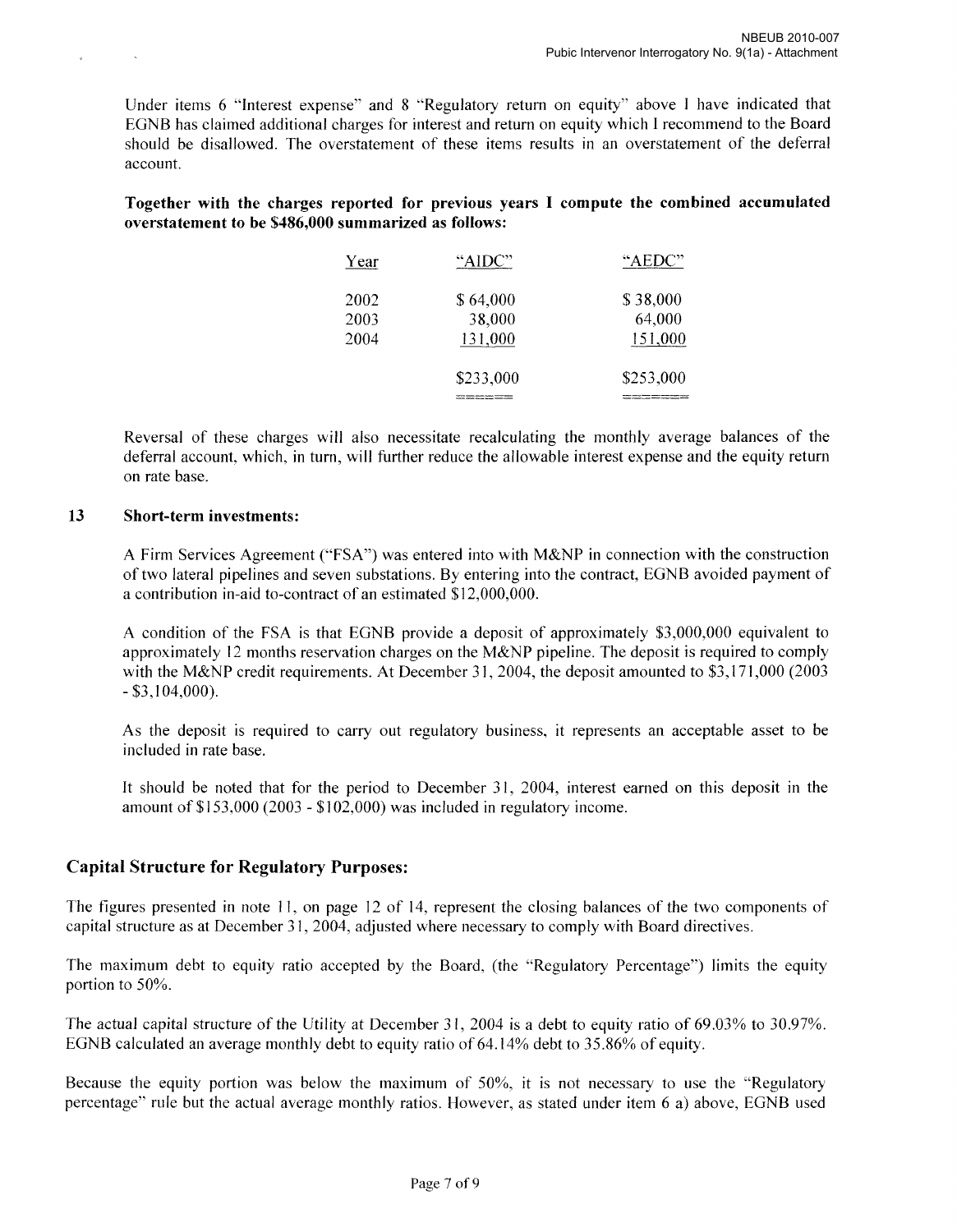The total figure of debt amounting to \$107,913,000 is detailed in note 4 on page 5 of 14. I have reviewed the calculation of the regulated cost of debt and conclude that the rate of 7.41 % is reasonable and computed in accordance with the Board's directives.

I have verified all ratio calculations and find them reasonable.

# **Detail of affiliate transactions:**

A summary of affiliate transactions is provided in note 12, on page 13 of 14, by departmental expense category. I have agreed this schedule with corporate records and I am satisfied that the details presented are complete and accurate. Note 12 provides a comparison of "Total affiliate consulting and services" to "Total consulting services" which indicates percentages for 2004 and 2003 of 32% and 31% respectively.

Consistent with my findings in prior years, EGNB purchases goods and services from a number of affiliated companies.

Commencing in 2003, services from the parent company, Enbridge Inc., were charged on a cost allocation method which resulted in charges being made on a cost basis rather than on a "cost-plus" basis. In addition, management of EGNB was able to choose from a range of services which it felt were specific to its needs. A related change arising from the cost allocation approach is that the management fee, formerly charged to EGNB by its parent company, was discontinued. This had no impact on the regulatory results as the fee was disallowed by Board order for regulatory purposes. The method of detennining charges in 2004 is consistent with the preceding year.

In addition to services provided by Enbridge Inc., EGNB is a party to "Services Schedules" which cover specific services to be provided to the Utility by affiliated companies.

The services provided under the Services Schedules include legal and corporate assistance, infonnation technology, payroll and benefit services, operations and engineering assistance, fleet and equipment services and purchasing management.

Each Service Schedule defines the services to be provided and the related pricing and conditions.

My review of these expenses included an examination of the Service Agreement and Services Schedules and a review of specific invoices from affiliates. The invoices were compared to the tenns and conditions related to the services billed by the affiliate.

Based upon my review and discussions with management, I am satisfied that the invoices billed by affiliates are subject to the same scrutiny as invoices received from arm's length third parties.

In discussion with management, I was informed that professional services provided by affiliates are often for services that can not be obtained in New Brunswick, particularly when considering the design, construction and operation of a Greenfield gas distribution system.

Regarding other services, such as legal matters, financial analysis or information technology support, I observed that management is empowered to use local service providers where the service is more economical and noted a number of instances where this occurred.